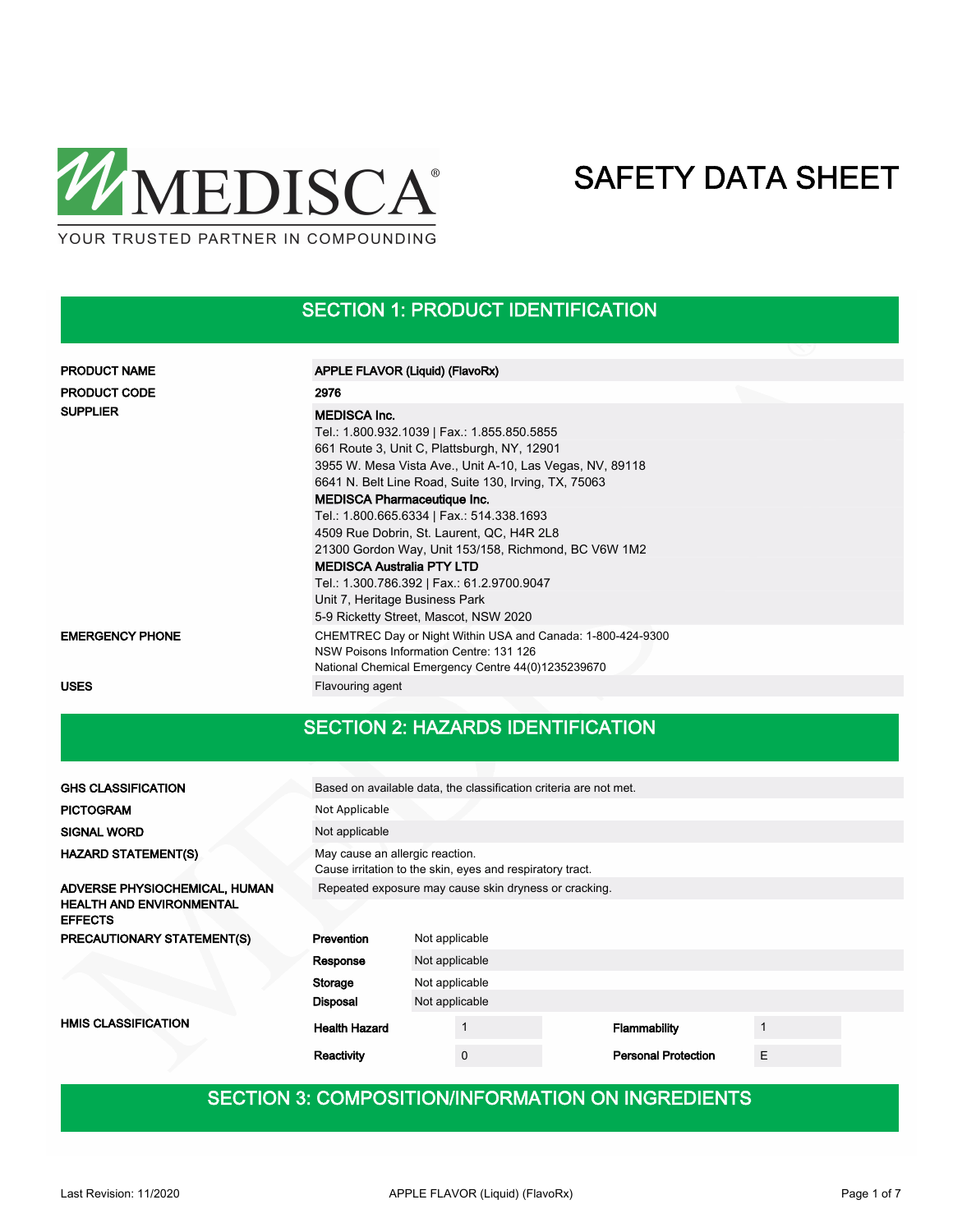

| <b>CHEMICAL NAME</b>        | Not applicable                                                                                                                                                                                                         |                   |                  |              |  |  |  |  |  |
|-----------------------------|------------------------------------------------------------------------------------------------------------------------------------------------------------------------------------------------------------------------|-------------------|------------------|--------------|--|--|--|--|--|
| <b>BOTANICAL NAME</b>       | Not applicable                                                                                                                                                                                                         |                   |                  |              |  |  |  |  |  |
| <b>SYNONYM</b>              | Not applicable                                                                                                                                                                                                         |                   |                  |              |  |  |  |  |  |
| <b>CHEMICAL FORMULA</b>     | Not applicable                                                                                                                                                                                                         |                   |                  | ◡            |  |  |  |  |  |
| <b>CAS NUMBER</b>           | Not applicable                                                                                                                                                                                                         |                   |                  |              |  |  |  |  |  |
| <b>ALTERNATE CAS NUMBER</b> | Not applicable                                                                                                                                                                                                         |                   |                  |              |  |  |  |  |  |
| <b>MOLECULAR WEIGHT</b>     | Not applicable                                                                                                                                                                                                         |                   |                  |              |  |  |  |  |  |
| <b>COMPOSITION</b>          | <b>CHEMICAL NAME</b>                                                                                                                                                                                                   | <b>CAS NUMBER</b> | <b>EC NUMBER</b> | % BY WEIGHT  |  |  |  |  |  |
|                             | <b>MIXTURE</b>                                                                                                                                                                                                         | Not applicable    | Not applicable   | *Proprietary |  |  |  |  |  |
|                             | There are no additional ingredients present which, within the current knowledge of the supplier and in the<br>concentrations applicable, are classified as health hazards and hence require reporting in this section. |                   |                  |              |  |  |  |  |  |

NOTES **All flavor ingredients contained in this product are approved for use in a regulation of the Food And** DrugAdministration or are listed as being generally recognized as safe on the FEMA GRAS list. \*Flavoring components are considered trade secret. Therefore the chemical names, exact compositional breakdown, or other chemical identification of the specific compounds of flavor ingredients are withheld in accordance with 1910.1200 of the Code of Federal regulations.

This product contains: propylene glycol, artificial flavors\*, and triacetin; proprietary flavor ingredient p322.

### SECTION 4: FIRST-AID MEASURES

| IN CASE OF EYE CONTACT      | Flush with copious amounts of water for 15 minutes, separating eyelids with fingers. If irritation persists seek<br>medical aid. |
|-----------------------------|----------------------------------------------------------------------------------------------------------------------------------|
| IN CASE OF SKIN CONTACT     | Wash with soap & water for 15 minutes. If irritation persists seek medical aid.                                                  |
| <b>IF SWALLOWED</b>         | Call a physician. Wash out mouth with water. Do not induce vomiting without medical advice.                                      |
| IF INHALED                  | Remove to fresh air. If not breathing, give artificial respiration. If breathing is difficult, give oxygen. Call a<br>physician  |
| <b>SYMPTOMS AND EFFECTS</b> | Not expected to present a significant hazard under anticipated conditions of normal use.                                         |

### SECTION 5: FIREFIGHTING MEASURES

| <b>SPECIFIC HAZARDS ARISING FROM</b><br>THE CHEMICAL                   | Not applicable                                                                                                                                                                             |
|------------------------------------------------------------------------|--------------------------------------------------------------------------------------------------------------------------------------------------------------------------------------------|
| <b>FLAMMABLE PROPERTIES</b>                                            | May be combustible at high temperature                                                                                                                                                     |
| <b>HAZARDOUS COMBUSTION PRODUCTS</b>                                   | Under fire conditions, hazardous fumes will be present.                                                                                                                                    |
| <b>SUITABLE &amp; UNSUITABLE</b><br><b>EXTINGUISHING MEDIA</b>         | <b>Small fire:</b> dry chemical, CO <sub>2</sub> or water spray. Large fire: dry chemical, CO <sub>2</sub> , alcohol resistant foam or water<br>spray. Do not get water inside containers. |
| <b>PROTECTIVE EQUIPMENT AND</b><br><b>PRECAUTIONS FOR FIREFIGHTERS</b> | Wear self-contained breathing apparatus and protective clothing to prevent contact with skin and eyes.                                                                                     |

### SECTION 6: ACCIDENTAL RELEASE MEASURES

#### PERSONAL PRECAUTIONS

Wear respiratory protection. Avoid breathing vapours, mist or gas. Ensure adequate ventilation. Evacuate personnel to safe areas.

METHODS & MATERIAL FOR On land, sweep or shovel into suitable containers. CONTAINMENT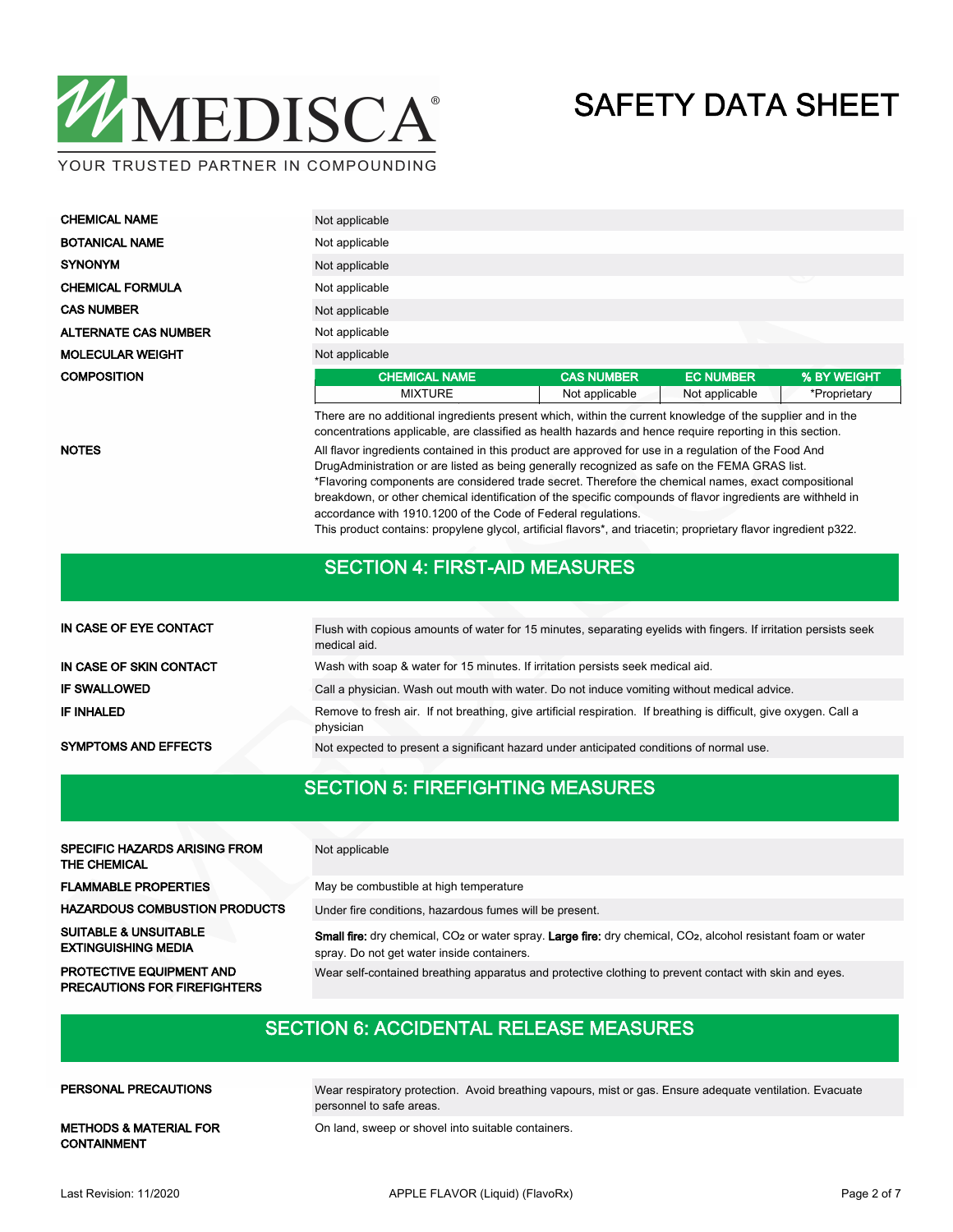

YOUR TRUSTED PARTNER IN COMPOUNDING

#### CLEANUP PROCEDURE

Do not touch damaged containers or spilled material unless wearing appropriate protective clothing. Wear respirator, chemical safety goggles, rubber boots and heavy rubber gloves. Stop leak if you can do it without risk. Prevent entry into waterways, sewers, basements or confined areas. Shut off all sources of ignition. Evacuate the area. If necessary, employ water fog to disperse the vapors. Absorb the matter with compatible vermiculite or other absorbing material. Place in a suitable container and retain for disposal. Ventilate and clean the affected area. Do not flush into sewerage system or to drains.

REFERENCE TO OTHER SECTIONS See Section 7 for information on safe handling. See Section 8 for information on personal protection equipment. See Section 13 for disposal information.

### SECTION 7: HANDLING AND STORAGE

| <b>PRECAUTIONS FOR SAFE HANDLING</b> | Do not inhale. Avoid contact with eyes, skin and clothing. Avoid prolonged or repeated exposure. Wash<br>thoroughly after handling. Store away from incompatible materials, in a well-ventilated area. Eliminate all<br>sources of ignition. Store in accordance with local regulations. Do not store in unlabeled containers.<br>Containers that have been opened must be carefully resealed and kept upright to prevent leakage. Use<br>appropriate containment to avoid environmental contamination. |
|--------------------------------------|---------------------------------------------------------------------------------------------------------------------------------------------------------------------------------------------------------------------------------------------------------------------------------------------------------------------------------------------------------------------------------------------------------------------------------------------------------------------------------------------------------|
| <b>CONDITIONS FOR SAFE STORAGE</b>   | Store away from incompatible materials, in a well-ventilated area. Eliminate all sources of ignition. Store in<br>accordance with local regulations. Do not store in unlabeled containers. Containers that have been opened<br>must be carefully resealed and kept upright to prevent leakage. Use appropriate containment to avoid<br>environmental contamination.                                                                                                                                     |
| <b>STORAGE CONDITIONS</b>            | Store in original container, tightly sealed, protected from direct sunlight and moisture.<br>Preserve in tight containers.                                                                                                                                                                                                                                                                                                                                                                              |
| <b>SPECIFIC END USE(S)</b>           | See Section 1                                                                                                                                                                                                                                                                                                                                                                                                                                                                                           |

## SECTION 8: EXPOSURE CONTROLS/ PERSONAL PROTECTION

### Chemical Name: MIXTURE CAS #: Not applicable

|               | Country            |     | Limit value-8 hours |     |                   | Limit value-Short Term |     | <b>IDLH</b> | <b>REL</b> | <b>Advisory</b> | <b>Notes</b> |
|---------------|--------------------|-----|---------------------|-----|-------------------|------------------------|-----|-------------|------------|-----------------|--------------|
|               |                    | ppm | mg/m <sup>3</sup>   | ppm | mg/m <sup>3</sup> |                        |     |             |            |                 |              |
| <b>OSHA</b>   | <b>USA</b>         | N/L | N/L                 | N/L | N/L               | N/L                    | N/L | N/A         | N/A        |                 |              |
| <b>ACGIH</b>  | <b>USA</b>         | N/L | N/L                 | N/L | N/L               | N/L                    | N/L | N/A         | N/A        |                 |              |
| <b>NIOSH</b>  | <b>USA</b>         | N/L | N/L                 | N/L | N/L               | N/L                    | N/L | N/A         | N/A        |                 |              |
| <b>WEEL</b>   | <b>USA</b>         | N/L | N/L                 | N/L | N/L               | N/L                    | N/L | N/A         | N/A        |                 |              |
| <b>HSIS</b>   | Australia          | N/L | N/L                 | N/L | N/L               | N/L                    | N/L | N/A         | N/A        |                 |              |
| <b>HSE</b>    | <b>UK</b>          | N/L | N/L                 | N/L | N/L               | N/L                    | N/L | N/A         | N/A        |                 |              |
| <b>GESTIS</b> | <b>Add Country</b> | N/L | N/L                 | N/L | N/L               | N/L                    | N/L | N/A         | N/A        |                 |              |

N/L = Not listed ; N/A = Not Available

PELs are 8-hour TWAs = Limit value - Eight hours

Ceiling or Short-Term TWA = STEL = Limit value - Short term

#### EXPOSURE GUIDELINES

Consult local authorities for provincial or state exposure limits. Particulates not otherwise regulated, respirable fraction: 5 mg/m<sup>3</sup>.

#### PERSONAL PROTECTIVE EQUIPMENT

Eyes: Wear appropriate protective eyeglasses or chemical safety goggles as described by WHMIS or OSHA's eye and face protection regulations in 29 CFR 1910.133 or European Standard EN166. Skin: Wear appropriate gloves to prevent skin exposure. Clothing: Wear appropriate protective clothing to minimize contact with skin. Respirators: Follow WHMIS or OSHA respirator regulations found in 29 CFR 1910.134 or European Standard

EN 149. Use a NIOSH/MSHA or European Standard EN 149 approved respirator if exposure limits are exceeded or if irritation or other symptoms are experienced. Thermal Hazards: For products representing a thermal hazard, appropriate Personal Protective Equipment should be used.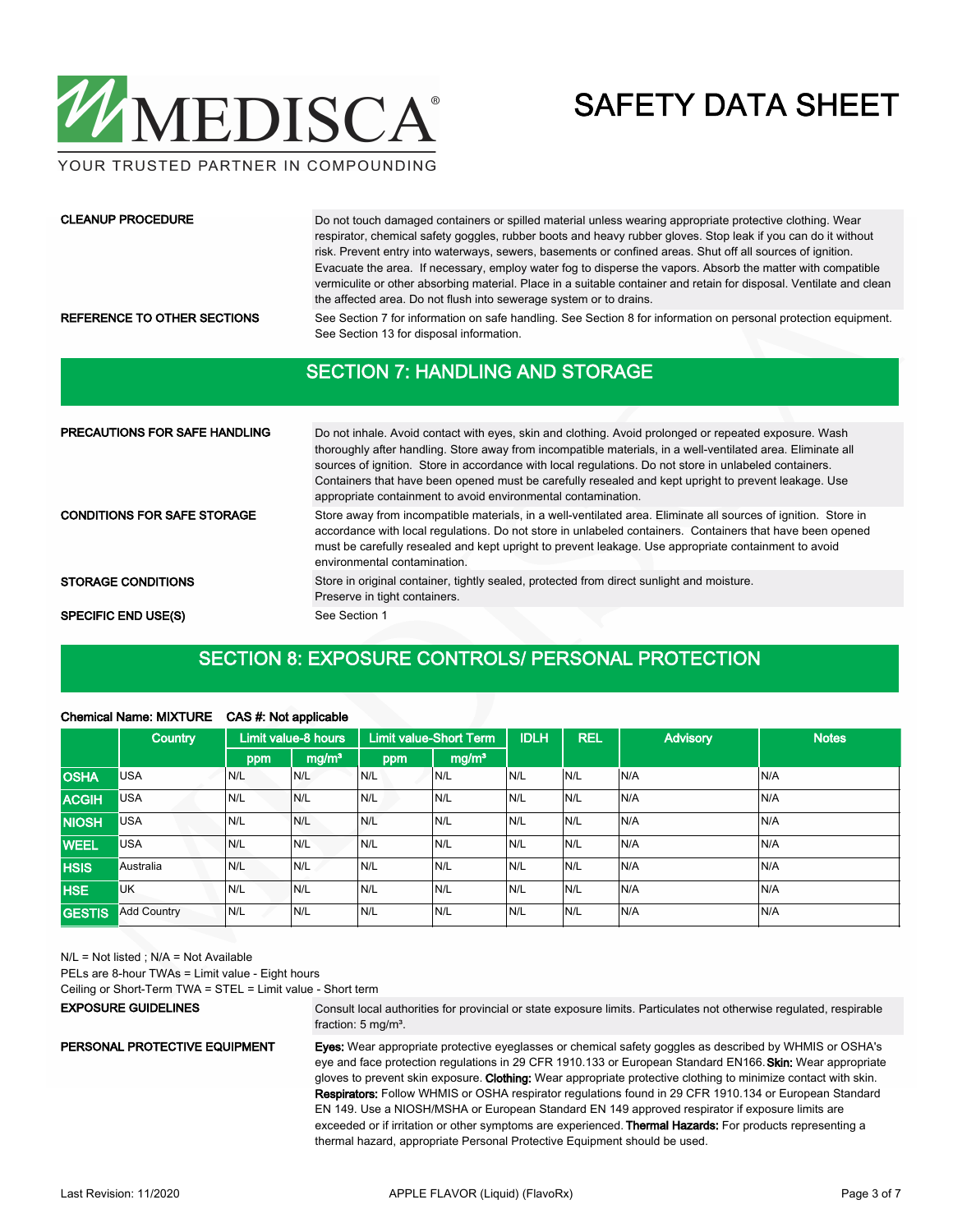

YOUR TRUSTED PARTNER IN COMPOUNDING

SPECIFIC ENGINEERING CONTROLS Adequate mechanical ventilation. Fumehood, eye wash station, and safety shower.

## SECTION 9: PHYSICAL AND CHEMICAL PROPERTIES

| <b>PHYSICAL STATE</b>                      | Liquid        |                                            |  |                                                      |                                    |  |                                                      |                             |  |  |  |
|--------------------------------------------|---------------|--------------------------------------------|--|------------------------------------------------------|------------------------------------|--|------------------------------------------------------|-----------------------------|--|--|--|
| <b>DESCRIPTION</b>                         |               | Colorless liquid with characteristic odor. |  |                                                      |                                    |  |                                                      |                             |  |  |  |
| <b>SOLUBILITY</b>                          |               | Soluble in water.                          |  |                                                      |                                    |  |                                                      |                             |  |  |  |
| <b>ODOR</b>                                |               | Characteristic odor                        |  |                                                      |                                    |  |                                                      |                             |  |  |  |
| <b>FLAMMABILITY</b>                        |               | May be combustible at high temperature     |  |                                                      |                                    |  |                                                      |                             |  |  |  |
| <b>AUTO-IGNITION</b><br><b>TEMPERATURE</b> | Not available |                                            |  | <b>BOILING POINT</b>                                 | Not available                      |  | <b>DECOMPOSITION</b><br><b>TEMPERATURE</b>           | Not available               |  |  |  |
| <b>EVAPORATION RATE</b>                    |               | Not available                              |  | <b>EXPLOSIVE LIMIT</b>                               | Not available                      |  | <b>FLASH POINT</b>                                   | >93 °C, >199.4<br>$\circ$ F |  |  |  |
| log P<br>(OCTANOL-WATER)                   |               | Not available                              |  | <b>LOWER FLAMMABLE/</b><br><b>EXPLOSIVE LIMIT(S)</b> | Not available                      |  | <b>MELTING/FREEZING</b><br><b>POINT</b>              | Not available               |  |  |  |
| <b>ODOR THRESHOLD</b>                      |               | Not available                              |  | <b>OXIDIZING PROPERTY</b>                            | Not available                      |  | pH                                                   | Not available               |  |  |  |
| <b>RELATIVE DENSITY</b><br>$(WATER = 1)$   |               | Not available                              |  | <b>SPECIFIC GRAVITY</b>                              | $0.984 - 1.084$<br>$(25^{\circ}C)$ |  | <b>UPPER FLAMMABLE/</b><br><b>EXPLOSIVE LIMIT(S)</b> | Not available               |  |  |  |
| <b>VAPOR DENSITY</b><br>$(AIR = 1)$        |               | Not available                              |  | <b>VAPOR PRESSURE</b>                                | Not available                      |  | <b>VISCOSITY</b>                                     | Not available               |  |  |  |

The physical data presented above are typical values and should not be construed as a specification.

## SECTION 10: STABILITY AND REACTIVITY

| <b>REACTIVITY</b>                                 | Not established                                                                           |
|---------------------------------------------------|-------------------------------------------------------------------------------------------|
| <b>CHEMICAL STABILITY</b>                         | Stable under recommended storage conditions.                                              |
| <b>INCOMPATIBLE MATERIALS</b>                     | Strong oxidants, strong acids and strong bases.                                           |
| <b>HAZARDOUS DECOMPOSITION</b><br><b>PRODUCTS</b> | Toxic fumes of carbon monoxide, carbon dioxide, nitrogen oxides and other gases may occur |
| <b>HAZARDOUS POLYMERIZATION</b>                   | Will not occur.                                                                           |
| POSSIBLITY OF HAZARDOUS<br><b>REACTION</b>        | Not established                                                                           |
| <b>CONDITIONS TO AVOID</b>                        | Moisture, sunlight and extreme temperatures.                                              |

# **SECTION 11: TOXICOLOGICAL INFORMATION**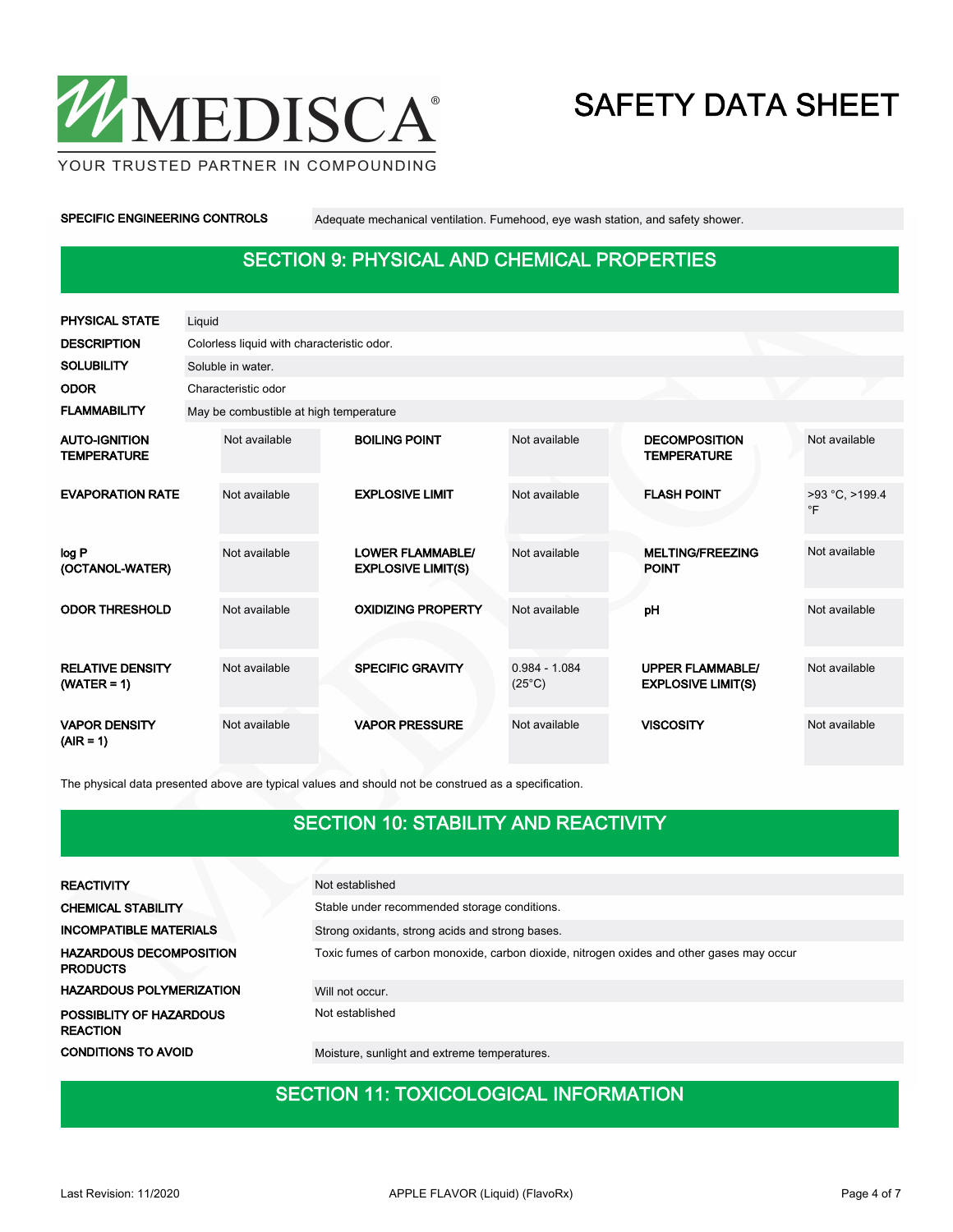

YOUR TRUSTED PARTNER IN COMPOUNDING

| <b>ACUTE TOXICITY</b>                                               | Oral: Rat: LD50: (mg/kg): Not available<br>Dermal: Rabbit LD50: (mg/kg): Not available<br>Inhalation: Rat: LC50: (mg/L/4hr): Not available     |                                                                                                                |  |  |  |  |  |  |
|---------------------------------------------------------------------|------------------------------------------------------------------------------------------------------------------------------------------------|----------------------------------------------------------------------------------------------------------------|--|--|--|--|--|--|
| <b>SKIN CORROSION/IRRITATION</b>                                    |                                                                                                                                                | Due to lack of data the classification is not possible.                                                        |  |  |  |  |  |  |
| <b>SERIOUS EYE DAMAGE/EYE</b><br><b>IRRITATION</b>                  |                                                                                                                                                | Due to lack of data the classification is not possible.                                                        |  |  |  |  |  |  |
| <b>RESPIRATORY SENSITIZATION</b>                                    | Due to lack of data the classification is not possible.                                                                                        |                                                                                                                |  |  |  |  |  |  |
| <b>SKIN SENSITIZATION</b>                                           |                                                                                                                                                | Due to lack of data the classification is not possible.                                                        |  |  |  |  |  |  |
| <b>GERM CELL MUTAGENICITY</b>                                       |                                                                                                                                                | Due to lack of data the classification is not possible.                                                        |  |  |  |  |  |  |
| <b>CARCINOGENICITY</b>                                              | <b>OSHA</b>                                                                                                                                    | Based on the compositional information available from the supplier, no component of this<br>product is listed. |  |  |  |  |  |  |
|                                                                     | <b>NTP</b>                                                                                                                                     | Based on the compositional information available from the supplier, no component of this<br>product is listed. |  |  |  |  |  |  |
|                                                                     | <b>IARC</b>                                                                                                                                    | Based on the compositional information available from the supplier, no component of this<br>product is listed. |  |  |  |  |  |  |
|                                                                     | California<br>Based on the compositional information available from the supplier, no component of this<br>Proposition 65<br>product is listed. |                                                                                                                |  |  |  |  |  |  |
| ADDITIONAL CARCINOGENICITY<br><b>INFORMATION</b>                    |                                                                                                                                                | Due to lack of data the classification is not possible.                                                        |  |  |  |  |  |  |
| <b>REPRODUCTIVE TOXICITY</b>                                        |                                                                                                                                                | Due to lack of data the classification is not possible.                                                        |  |  |  |  |  |  |
| <b>SPECIFIC TARGET ORGAN TOXICITY -</b><br><b>SINGLE EXPOSURE</b>   |                                                                                                                                                | Due to lack of data the classification is not possible.                                                        |  |  |  |  |  |  |
| <b>SPECIFIC TARGET ORGAN TOXICITY -</b><br><b>REPEATED EXPOSURE</b> |                                                                                                                                                | Due to lack of data the classification is not possible.                                                        |  |  |  |  |  |  |
| <b>ASPIRATION HAZARDS</b>                                           |                                                                                                                                                | Due to lack of data the classification is not possible.                                                        |  |  |  |  |  |  |
| <b>SIGNS AND SYMPTOMS OF</b><br><b>EXPOSURE</b>                     | May cause an allergic reaction.                                                                                                                | Not expected to present a significant hazard under anticipated conditions of normal use.                       |  |  |  |  |  |  |
| POTENTIAL HEALTH EFFECTS                                            | Inhalation                                                                                                                                     | May be harmful if inhaled. Causes respiratory tract irritation.                                                |  |  |  |  |  |  |
|                                                                     | Ingestion                                                                                                                                      | May be harmful if swallowed.                                                                                   |  |  |  |  |  |  |
|                                                                     | <b>Skin</b>                                                                                                                                    | May be harmful if absorbed through skin. Causes skin irritations.                                              |  |  |  |  |  |  |
|                                                                     | Eyes                                                                                                                                           | Causes eye irritation.                                                                                         |  |  |  |  |  |  |
|                                                                     |                                                                                                                                                |                                                                                                                |  |  |  |  |  |  |

## SECTION 12: ECOLOGICAL INFORMATION

| TOXICITY                         | EC50: 48 Hr: Crustacea: (mg/L): Not available<br>LC50: 96 Hr: Fish: (mg/L): Not available<br>EC50: 72 or 96 Hr: Algae (or other aqua plants): (mg/L): Not available |
|----------------------------------|---------------------------------------------------------------------------------------------------------------------------------------------------------------------|
| PERSISTENCE AND DEGRADABILITY    | Not available                                                                                                                                                       |
| <b>BIOACCUMULATIVE POTENTIAL</b> | Not available                                                                                                                                                       |
| <b>MOBILITY IN SOIL</b>          | Soluble in water.                                                                                                                                                   |
| <b>OTHER ADVERSE EFFECTS</b>     | Not available                                                                                                                                                       |
|                                  | This product is not intended to be released into the environment                                                                                                    |

## SECTION 13: DISPOSAL CONSIDERATIONS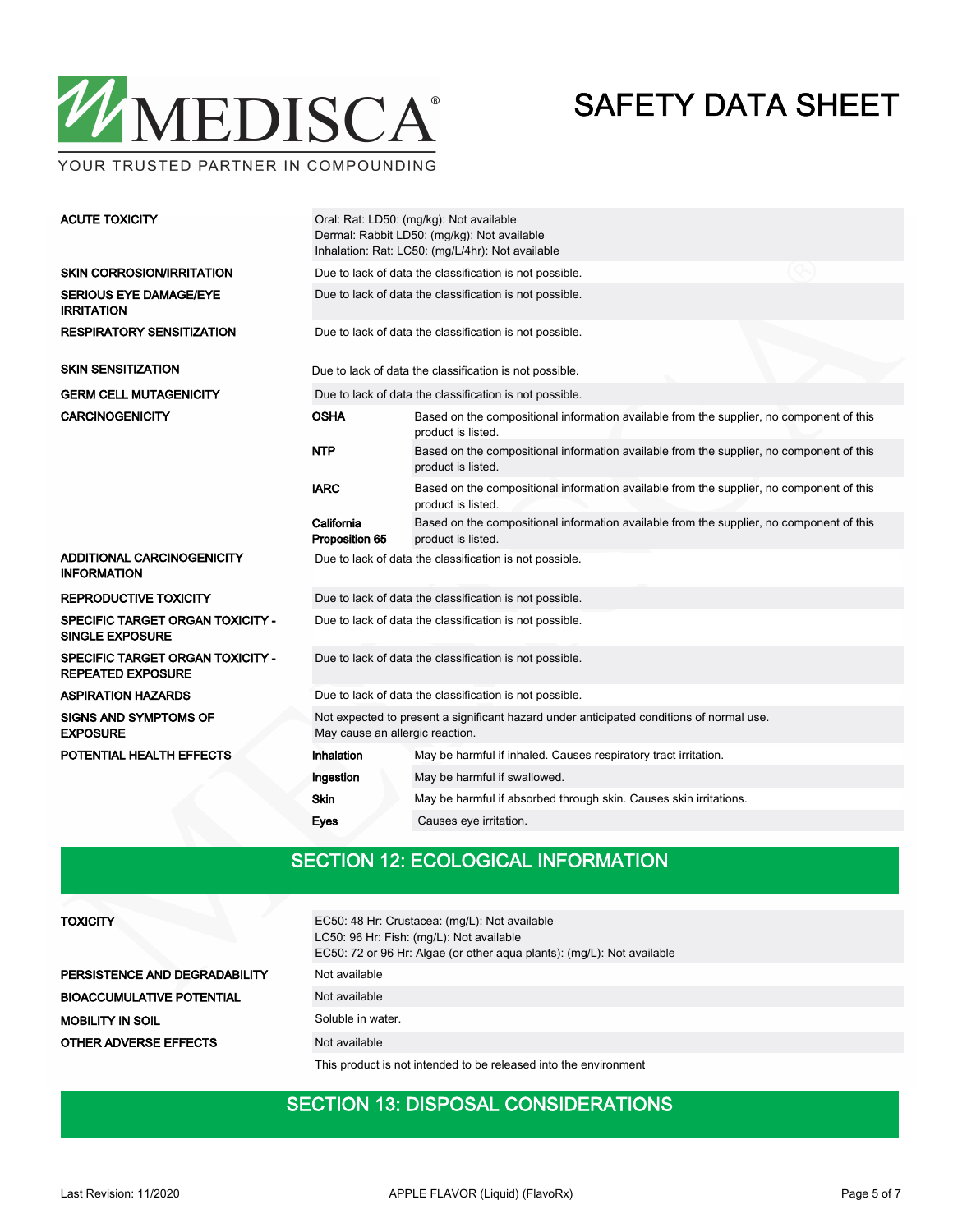

WASTE DISPOSAL **Dispose of in accordance with federal / local laws and regulations**. Avoid release into the environment.

## SECTION 14: TRANSPORT INFORMATION

| UN PROPER SHIPPING NAME                                                                            | Not dangerous good |  |  |
|----------------------------------------------------------------------------------------------------|--------------------|--|--|
| <b>UN NUMBER</b>                                                                                   | Not applicable     |  |  |
| <b>CLASS</b>                                                                                       | Not applicable     |  |  |
| <b>PACKING GROUP</b>                                                                               | Not applicable     |  |  |
|                                                                                                    |                    |  |  |
| <b>AUSTRALIA</b>                                                                                   |                    |  |  |
| <b>HAZCHEM</b>                                                                                     | Not applicable     |  |  |
| EU<br><b>TRANSPORT IN BULK ACCORDING TO</b><br>ANNEX II OF MARPOL 73/78 AND THE<br><b>IBC CODE</b> | Not Listed         |  |  |
| <b>ENVIRONMENTAL HAZARDS</b>                                                                       | Not available      |  |  |
| SPECIAL SHIPPING INFORMATION                                                                       | Not applicable     |  |  |
|                                                                                                    |                    |  |  |

## SECTION 15: REGULATORY INFORMATION

#### UNITED STATES REGULATIONS

| <b>Chemical Name</b><br>& CAS      | <b>CERCLA</b><br><b>40 CFR</b><br>Part 302.4 | SARA (Title III)<br><b>40 CFR</b><br>Part 372.65 | <b>Appendix A</b> | EPA 40 CFR Part 355<br><b>Appendix B</b> | <b>Pennsylvania</b> | Right-to-know<br><b>New Jersey</b> | Massachusetts | California<br>Prop 65 |
|------------------------------------|----------------------------------------------|--------------------------------------------------|-------------------|------------------------------------------|---------------------|------------------------------------|---------------|-----------------------|
| PROPYLENE GLYCOL.<br>$57 - 55 - 6$ | N/L                                          | N/L                                              | N/L               | N/L                                      |                     |                                    | N/L           | N/L                   |

N/L = Not Listed; X = Listed

#### AUSTRALIAN REGULATIONS

| Chemical Name<br>& CAS             | <b>Poisons and Therapeutic</b><br><b>Goods Requlation</b> | <b>Therapeutic Goods</b><br>Act | Code of Practices -<br><b>Illicit Drug</b><br><b>Precursors</b> |  |
|------------------------------------|-----------------------------------------------------------|---------------------------------|-----------------------------------------------------------------|--|
| PROPYLENE GLYCOL,<br>$57 - 55 - 6$ | N/L                                                       | N/L                             | N/L                                                             |  |

N/L = Not Listed

#### EU REGULATIONS

| <b>Chemical Name</b><br>& CAS | <b>REACH</b><br><b>ANNEX</b><br><b>XVII</b> | <b>REACH</b><br><b>ANNEX</b><br><b>XIV</b> | EC<br>1005/2009 | EC'<br>850/2004 | EC.<br>1107/2009 | EC.<br>649/2012 | EC.<br>2012/118 |
|-------------------------------|---------------------------------------------|--------------------------------------------|-----------------|-----------------|------------------|-----------------|-----------------|
| PROPYLENE GLYCOL,<br>57-55-6  | N/L                                         | N/L                                        | N/L             | N/L             | N/L              | N/L             | N/L             |

 $N/L = Not$  Listed;  $X =$  Listed

Any EU regulation not listed above is not applicable to this product.